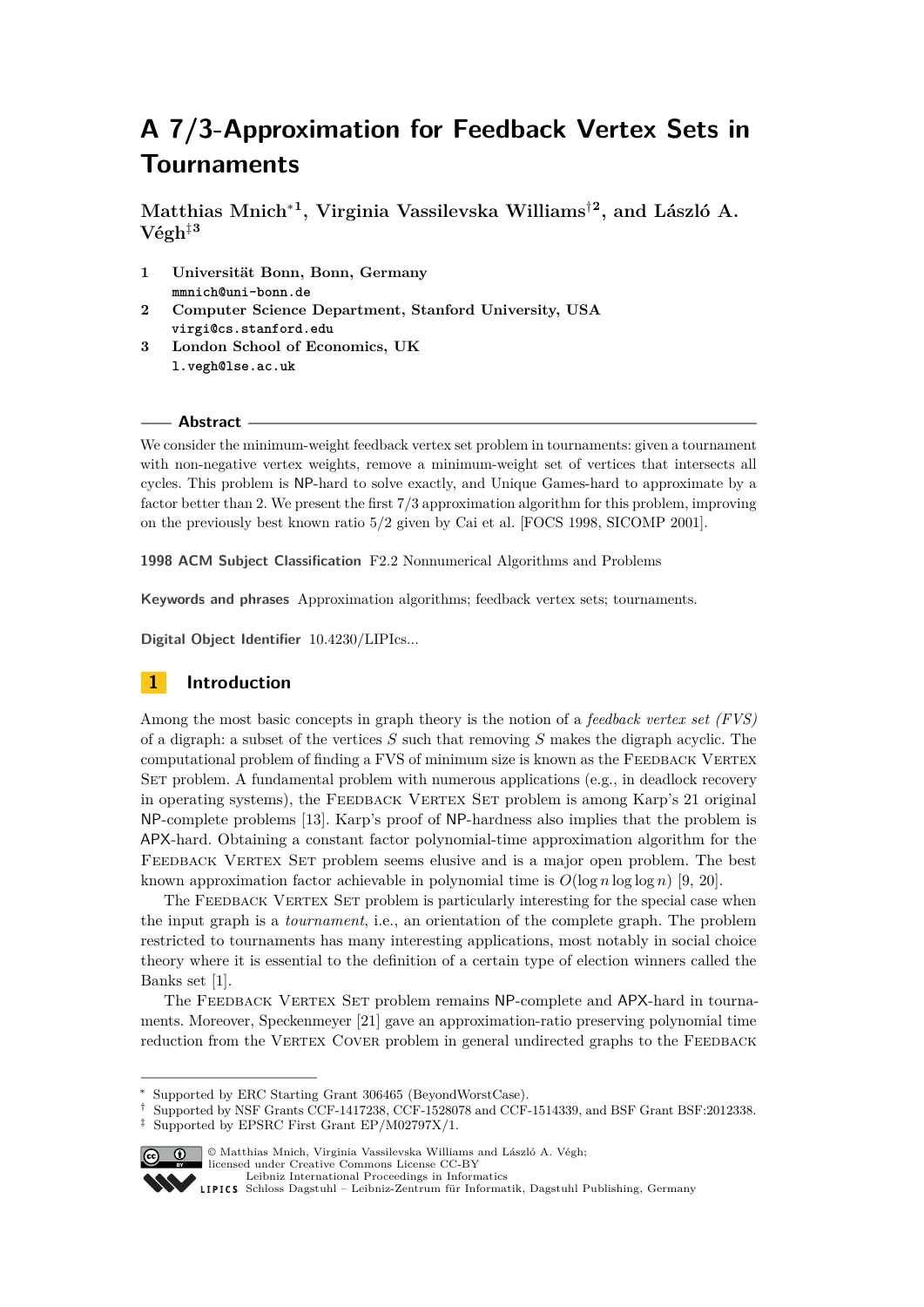## **XX:2 A 7/3-Approximation for Feedback Vertex Sets in Tournaments**

VERTEX SET problem in tournaments. Consequently, the FVS problem in tournaments cannot be approximated in polynomial time within a factor better than  $1.3606$ , unless  $P = NP [7]$  $P = NP [7]$ , and not within a factor better than 2 assuming the Unique Games Conjecture (UGC) [\[14\]](#page-12-6).

On the upper bound side, the FEEDBACK VERTEX SET problem in tournaments admits an easy 3-approximation algorithm: while the tournament contains a directed triangle, place all the triangle vertices in the FVS and remove them from the tournament (see also Bar-Yehuda and Rawitz [\[2\]](#page-12-7) for another simple 3-approximation algorithm). Cai, Deng and Zang [\[4,](#page-12-8) [6\]](#page-12-9) improved the simple algorithm and gave a polynomial time algorithm with approximation guarantee 5*/*2, even in the case when vertices have non-negative weights and one seeks a solution of approximate minimum weight.

In this paper we develop a 7/3-approximation algorithm for the minimum weight FEEDback Vertex Set problem in tournaments, obtaining the first improvement over the eighteen year old result of [\[6\]](#page-12-9). Our result shows that the 2.5-approximation ratio is not optimal, and gives hope that a 2-approximation algorithm, that would be optimal under the UGC, might be achievable.

<span id="page-1-0"></span>▶ **Theorem 1.** *There exists a polynomial time*  $7/3$ -*approximation algorithm for finding a minimum-weight feedback vertex set in a tournament.*

In the process of proving the above theorem, we uncover a structural theorem about tournament graphs that has interesting connections to the tournament colouring problem investigated by Berger et al. [\[3\]](#page-12-10). We explain these connections in Sect. [5.](#page-11-0)

## **1.1 Overview**

Let us first give an overview of Cai et al.'s result [\[6\]](#page-12-9). Let  $\mathcal{T}_5$  denote the set of tournaments on 5 vertices where the minimum FVS has size 2 (note that every tournament on 5 vertices has a FVS of size at most 2). Cai et al. showed that for any tournament free of subtournaments from  $\mathcal{T}_5$ , the minimum-weight FVS problem becomes polynomial-time solvable. They in fact show that the natural LP relaxation of the problem is integral in  $\mathcal{T}_5$ -free tournaments: the minimum weight of a FVS equals the maximum value of a fractional directed triangle packing.

For the special case of unit weights only, their 5*/*2-approximation algorithm starts by greedily choosing subtournaments in  $\mathcal{T}_5$ , and including all 5 vertices in the FVS. Once the remaining tournament admits no more subtournaments in  $\mathcal{T}_5$ , the optimal covering algorithm is used. The algorithm returns a 5*/*2-approximate solution, since every step of removing a subtournament decreases the optimum value by at least 2, and includes 5 vertices in the FVS. The algorithm extends to non-negative weights using the local ratio technique.

We now give an overview of our approach. We define the set  $\mathcal{T}_7$  as the set of 7-vertex tournaments where the minimum size of a FVS is 3. The algorithm comprises two stages. The first stage uses the iterative rounding technique, and removes all subtournaments in  $\mathcal{T}_7$ ; the weight of the vertices included at this stage will be at most 7*/*3-times the decrease in the optimum weight. In the second stage, we give a 7*/*3-approximate combinatorial algorithm for the remaining  $\mathcal{T}_7$ -free tournament.

The analogous first stage of Cai et al. obtains a worse factor 5*/*2. In the second stage, their algorithm delivers an optimal solution. In contrast, we only give an approximation algorithm in the second stage, but that is sufficient for the overall approximation guarantee.

We now provide some more detail of the two stages. In the first stage we use the iterative rounding technique. We formulate the natural LP relaxation of the minimum-weight FVS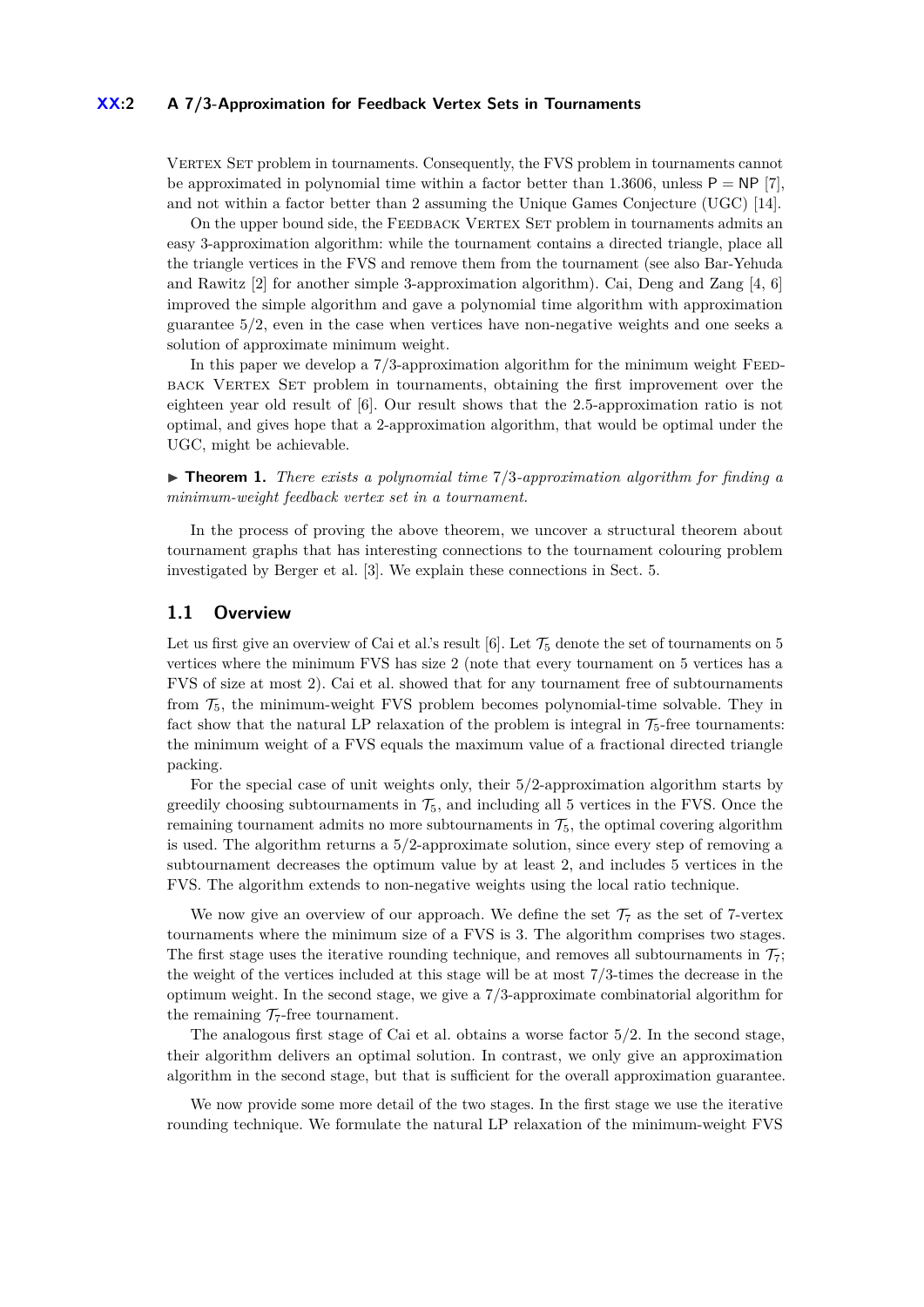problem in the given tournament *T*, including a covering constraint for every directed triangle of *T*, and further we include that every subtournament of *T* belonging to  $\mathcal{T}_7$  must be covered by at least three vertices. We consider an optimal solution of the LP relaxation. If there is a vertex of *T* with fractional value at least 3*/*7, we include it in our FVS and remove it from *T*. We then resolve the LP on the remaining tournament, and again include a vertex with fractional value at least  $3/7$ , if there exists one. We iterate until there are no more such vertices. At this point, the tournament will be  $\mathcal{T}_7$ -free, and the fractional optimum value equals exactly one third of the total weight of the vertices (see Lemma [4\)](#page-5-0).

In the second stage, we develop a polynomial time combinatorial algorithm that delivers a FVS of weight at most  $7/9$  times the *total weight* of the vertices in a  $7<sub>7</sub>$ -free tournament (Theorem [2\)](#page-5-1). This algorithm implies our main theorem, since an optimal FVS in the remaining  $\mathcal{T}_7$ -free tournament is of size at least the optimum fractional value, which by the previous paragraph is exactly a third of the total weight of the nodes, which itself is at least  $1/3 \cdot 9/7 = 3/7$  of the size of the FVS returned.

To prove Theorem [2,](#page-5-1) we decompose the vertex set into "layers". Our algorithm divides the vertices into  $\mathcal{T}_5$ -free layers, while also identifying certain vertex set *S* to be included in the FVS right away. Our final FVS will be composed of the initially selected *S*, every second layer, and the optimal FVS's inside the remaining layers. To obtain these, we use Cai et al.'s algorithm as a subroutine to find an optimal solution on a  $\mathcal{T}_5$ -free layer. The layering idea is inspired by Cai et al.'s structural analysis of  $\mathcal{T}_5$ -free tournaments; nevertheless, we use it quite differently.

It is natural to conjecture that our approach can be extended to lead to a  $(2 + \varepsilon)$ approximation for the FVS problem in tournaments, for all  $\varepsilon > 0$ . At this point it is unclear how to improve the approximation ratio in the above second stage. Nevertheless, our paper provides the next substantial step towards reaching the UGC-based lower bound.

# **1.2 Related work**

Feedback vertex sets in tournaments are a well-studied subject. Dom et al. [\[8\]](#page-12-11) showed how to decide existence of a feedback vertex set of size at most k in time  $2^k \cdot n^{O(1)}$ , as well as a  $O(k^2)$ -sized kernel. From an exact algorithms perspective, Gaspers and Mnich [\[11\]](#page-12-12) showed how to compute a minimum FVS in time  $O(1.674^n)$ . They further give the first polynomial-space algorithm to enumerate all minimal FVS of a given tournament with polynomial delay. On the combinatorial side, they prove that any *n*-vertex tournament has at most  $O(1.674^n)$  minimal FVS, thereby improving upon a long-standing bound by Moon [\[17\]](#page-12-13) from 1971.

The related question of FVS in *bipartite* tournaments has also been studied, i.e., orientations of the complete bipartite graph. First, Cai, Deng and Zang [\[5\]](#page-12-14) using a similar framework to their 5*/*2-approximation algorithm [\[6\]](#page-12-9), developed a 7*/*2-approximation algorithm for FVS in bipartite tournaments. This was improved by Sasatte [\[19\]](#page-12-15) giving a 3-approximation, and finally, by van Zuylen [\[22\]](#page-12-16) who developed a polynomial time 2-approximation algorithm.

Iterative rounding is a standard and powerful method in approximation algorithms; we refer the reader to the book by Lau, Ravi and Singh [\[16\]](#page-12-17). The approach was made popular by Jain's groundbreaking 2-approximation for survivable network design [\[12\]](#page-12-18), and the main application area is network design. However, the same principle was already used earlier for various problems. In particular, Krivelevich used implicitly iterative rounding for the undirected triangle cover problem [\[15\]](#page-12-19); our application is similar to his argument. Van Zuylen [\[22\]](#page-12-16) used iterative rounding for FVS in bipartite tournaments.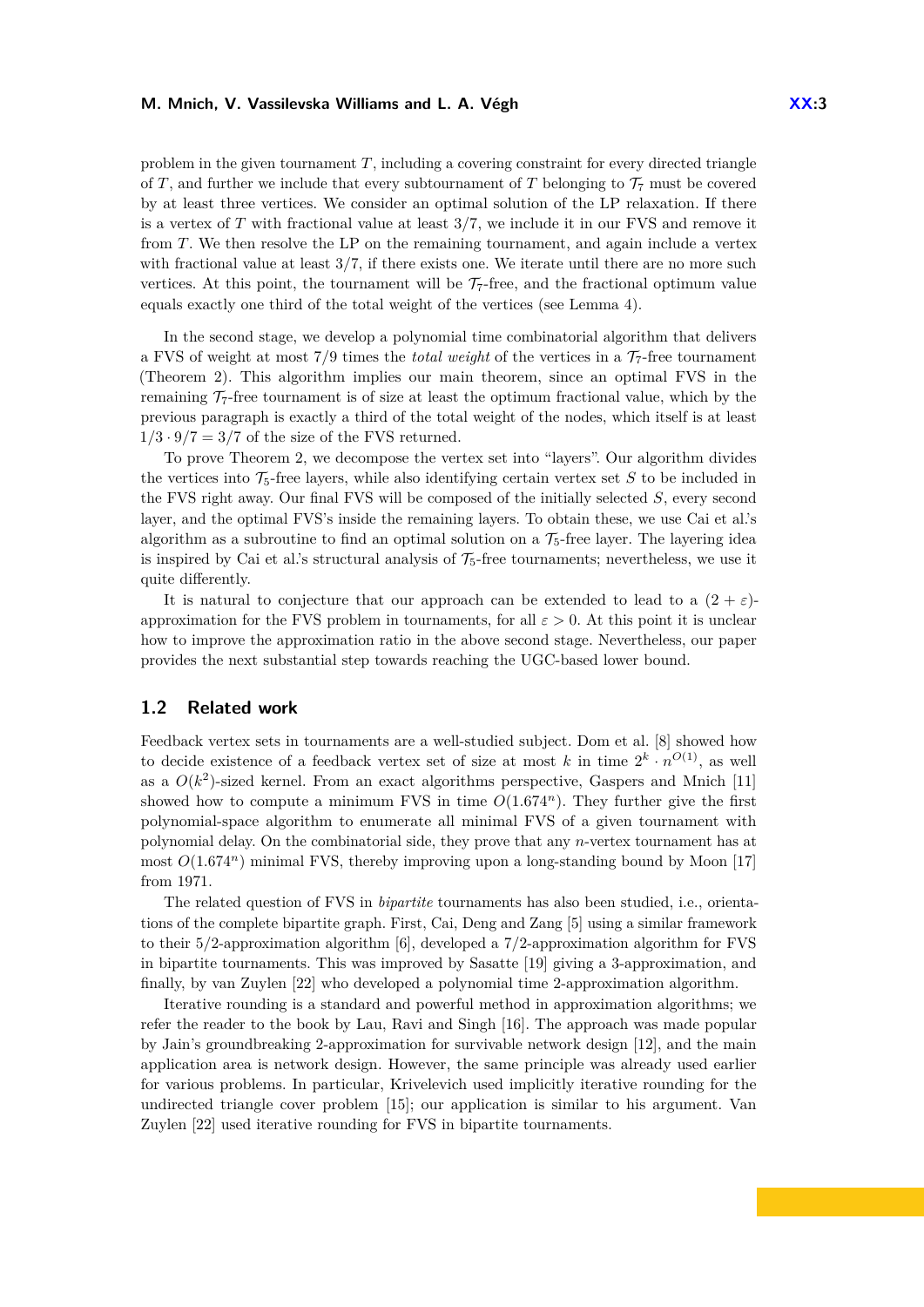#### **XX:4 A 7/3-Approximation for Feedback Vertex Sets in Tournaments**

The CLUSTER VERTEX DELETION problem is another restrictions of the vertex cover problem in 3-uniform hypergraphs. Here the goal is to cover all induced paths of length 2 in an undirected graph. A very recent paper by Fiorini et al. [\[10\]](#page-12-20) provides a 7/3-approximation algorithm for CLUSTER VERTEX DELETION, improving on the previous best ratio 2.5. An approximation-preserving reduction from the VERTEX COVER problem shows that the best possible factor is 2 under the Unique Games Conjecture. Despite these similarities, no approximation-preserving reduction is known between CLUSTER VERTEX DELETION and FVS in Tournaments. The techniques used are also quite different.

## **2 Description of the Algorithm**

Let  $T = (V, A)$  be a tournament, equipped with a weight function  $w : V \to \mathbb{R}_{\geq 0}$ . An arc between  $u, v \in V$  will be denoted by  $(u, v) \in A$  or  $u \to v$ . The tournament *T* is *transitive* if it does not contain any directed cycles, or equivalently, its vertices admit a topological order. A vertex set  $S \subseteq V$  is a *feedback vertex set* if  $T[V \setminus S]$  is transitive. For a vertex set  $S \subseteq V$ , let *T* − *S* denote the tournament resulting from the removal of the vertex set *S* from *T*. If  $S = \{v\}$  has a single element, we also use the notation  $T - v$ .

The following straightforward characterization of FVS's in tournaments is well-known.

<span id="page-3-1"></span>Proposition 1. For any tournament  $T$ , a set  $S$  is a feedback vertex set for  $T$  if and only if *S* intersects every directed triangle of *T*.

Let  $\mathcal{T}_5$  denote the family of tournaments  $T'$  on 5 vertices that do not contain a transitive subtournament on 4 vertices; equivalently, every FVS of  $T'$  has size at least 2. The set  $\mathcal{T}_5$ contains 3 tournaments, the same ones used by Cai et al. [\[6\]](#page-12-9). Characterizations of many related classes of tournaments were given by Sanchez-Flores [\[18\]](#page-12-21).

Our main focus will be the set  $\mathcal{T}_7$  defined as follows. Let  $\mathcal{T}_7$  denote the family of tournaments on 7 vertices that do not contain a transitive subtournament on 5 vertices. This is equivalent to the property that every FVS is of size at least 3. We remark that  $\mathcal{T}_7$  consists of 121 tournaments.

<span id="page-3-0"></span>

**Figure 1** Examples of  $\mathcal{T}_5$  and  $\mathcal{T}_7$ .

Fig. [1](#page-3-0) gives important examples of tournaments  $S_5 \in \mathcal{T}_5$  and  $S_7 \in \mathcal{T}_7$ . The arcs not included in the figures can be oriented arbitrarily; hence both figures represent multiple tournaments. Tournament  $S_5$  is identical to  $F_1$  of Cai et al. [\[6\]](#page-12-9). We leave the proof of the following simple claim to the reader.

▶ Proposition 2. For the tournaments in Fig. [1,](#page-3-0)  $S_5 \in \mathcal{T}_5$  and  $S_7 \in \mathcal{T}_7$ .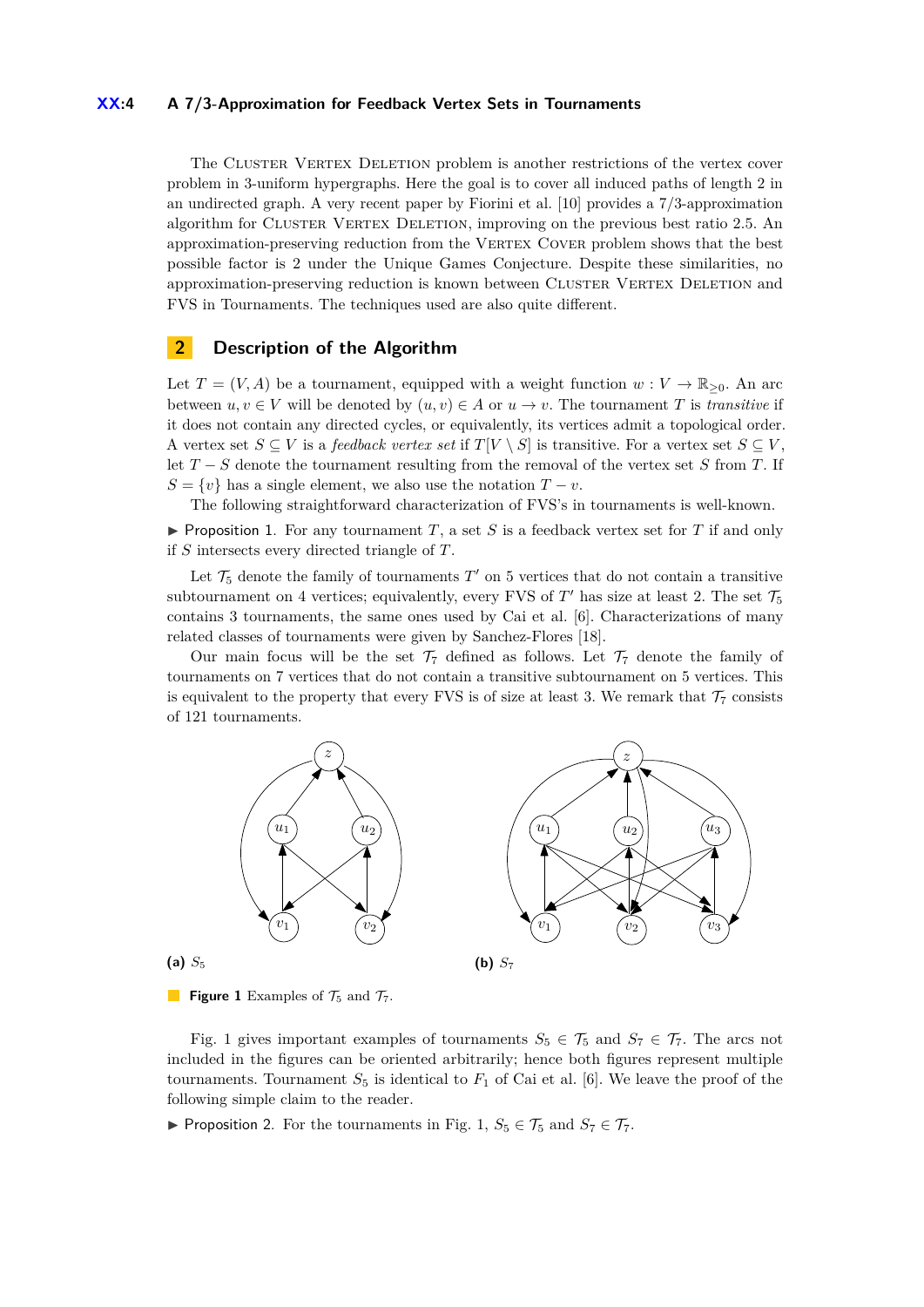#### **M. Mnich, V. Vassilevska Williams and L. A. Végh XX:5**

For a tournament *T*, let  $\Delta(T)$  denote the family of vertex sets of directed triangles in *T*. According to Propostion [1,](#page-3-1) *T* is transitive if and only if  $\Delta(T) = \emptyset$ . Similarly,  $\mathcal{T}_5(T)$  and  $\mathcal{T}_7(T)$ denote the family of vertex sets of the subtournaments of *T* isomorphic to a tournament in  $\mathcal{T}_5$  and  $\mathcal{T}_7$ , respectively. We say that *T* is  $\mathcal{T}_5$ *-free* if  $\mathcal{T}_5(T) = \emptyset$  and  $\mathcal{T}_7$ *-free* if  $\mathcal{T}_7(T) = \emptyset$ .

We use iterative rounding for the following LP relaxation of the FVS problem in a tournament  $T = (V, A)$  with weight function  $w: V \to \mathbb{Q}_{\geq 0}$ . For a vector  $x: V \to \mathbb{R}$  and a set  $S \subseteq V$ , let  $x(S) = \sum_{v \in S} x_v$ .

<span id="page-4-0"></span>
$$
\min_{x(R) \ge 1} w^T x
$$
  
\n
$$
x(R) \ge 1 \quad \forall R \in \Delta(T)
$$
  
\n
$$
x(Q) \ge 3 \quad \forall Q \in \mathcal{T}_7(T)
$$
  
\n
$$
x \ge 0
$$
\n(LP)

Notice that [\(LP\)](#page-4-0) does not impose any constraints for subtournaments in  $\mathcal{T}_5(T)$ . This is an LP of polynomial size. Let  $OPT(T)$  denote the optimum value of  $(LP)$ .

<span id="page-4-1"></span>**Algorithm 1** Tournament FVS

**Input:** A tournament  $T = (V, A)$  with weight function  $w : V \to \mathbb{Q}_{\geq 0}$ . **Output:** A feedback vertex set of *T* of weight at most  $\frac{7}{3}OPT(T)$ . 1: Initialize  $F = \emptyset$ ,  $T' = T$ . 2: Find an optimal solution  $x^*$  to  $(LP)$ . 3: **while**  $T' \neq \emptyset$  and there exists a vertex  $v \in V(T')$  with  $x_v^* \geq \frac{3}{7}$  do 4: Set  $F := F \cup \{v : x_v^* \ge \frac{3}{7}\}$  and  $T' := T' \setminus \{v : x_v^* \ge \frac{3}{7}\}.$ 5: Remove every vertex from  $T'$  not contained in any directed triangle; denote this resulting tournament also by  $T'$ . 6: Solve [\(LP\)](#page-4-0) for  $T'$  to obtain an optimal solution  $x^*$ . 7: If  $T' \neq \emptyset$  then run Algorithm LAYERS (Algorithm [2\)](#page-8-0) for *T'*, returning a FVS *F'* of *T'*. 8: **return**  $F \cup F'$ .

Our algorithm (Algorithm [1\)](#page-4-1), iteratively builds a FVS *F* of *T*, initialized empty. We find an optimal solution  $x^*$  to [\(LP\)](#page-4-0), and as long as there exist vertices *v* such that  $x_v^* \geq \frac{3}{7}$ , we include all of them in *F* and remove them from *T*. We iterate this process, by resolving the LP for the smaller tournament  $T'$ . By the first stage of the algorithm we mean the sequence of these iterative rounding steps, which terminate once  $T'$  becomes empty (in which case we are done), or every fractional value  $x_v^*$  satisfies  $x_v^* < \frac{3}{7}$ .

In this case, the current tournament  $T'$  must be  $\mathcal{T}_7$ -free. Indeed, the constraint on the elements of  $\mathcal{T}_7(T')$  guarantees that in every  $\mathcal{T}_7$  subtournament at least one element must have fractional value at least 3*/*7. Note that this is true already after the very first iteration. The analogous task of removing all subtournaments from  $\mathcal{T}_5(T')$  is done by Cai et al. [\[6\]](#page-12-9) using the local ratio technique. As shown by Bar-Yehuda and Rawitz [\[2\]](#page-12-7), this could also be done via a primal-dual algorithm. The local ratio and primal-dual techniques easily give a 3-approximation for the formulation with triangles only (given as [\(P\)](#page-5-2) in the next Sect.). However, these do not seem to easily extend for our second goal with the iterative rounding, when we only have triangle constraints left, and we proceed as long as there is a vertex of fractional value at least 3*/*7.

In the second stage we apply Algorithm LAYERS (Algorithm [2\)](#page-8-0). That is the algorithm described in the following theorem.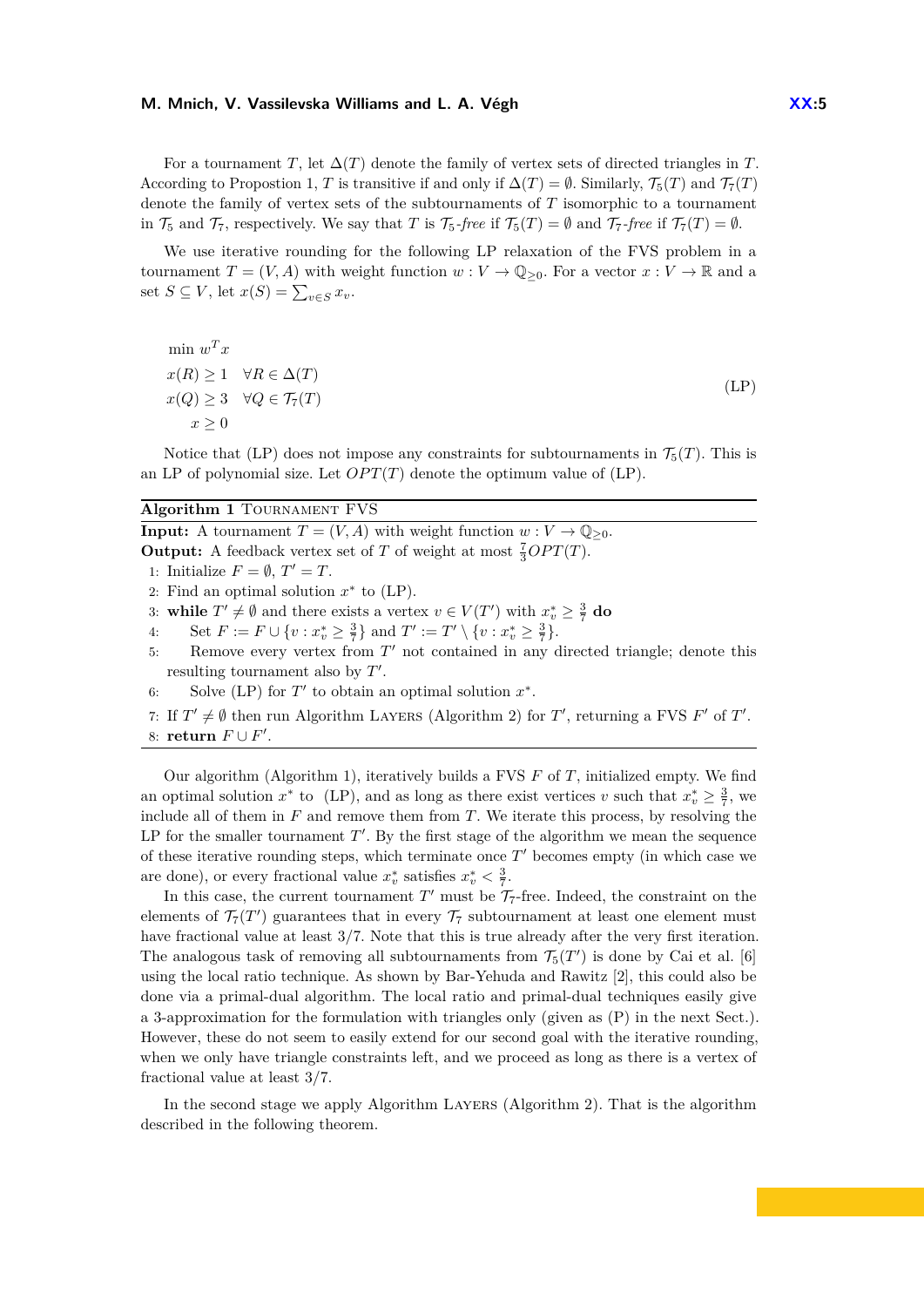### **XX:6 A 7/3-Approximation for Feedback Vertex Sets in Tournaments**

<span id="page-5-1"></span>**Theorem 2.** *There is an algorithm that, given any*  $\mathcal{T}_7$ -free tournament  $T' = (V', A')$ *with weight function*  $w: V' \to \mathbb{Q}_{\geq 0}$ , in polynomial time finds a FVS F' of T' of weight at  $most \frac{7}{9}w(V')$ *.* 

We defer the description of Algorithm LAYERS as well as the proof of Theorem [2](#page-5-1) to Sect. [4.](#page-6-0) We now prove the validity of Algorithm [1,](#page-4-1) provided this result.

# **3 Proof of Theorem [1](#page-1-0)**

It is straightforward to see that the set  $F \cup F'$  returned by the algorithm is a FVS of *T*. The next simple lemma shows that in every iterative rounding step, the weight of the elements added to  $F$  can be bounded by the decrease of  $OPT(T)$ .

<span id="page-5-3"></span>▶ **Lemma 3.** *In every iteration during the first stage of the algorithm with current tournament*  $T'$  *and set*  $F$ *, we have* 

$$
w(F) \leq \frac{7}{3}(OPT(T) - OPT(T')) .
$$

**Proof.** We prove the claim by induction. It is clearly true at the beginning when  $T' = T$ . Whenever we remove a vertex not contained in any triangle, the left-hand side remains unchanged and the right-hand side may only increase. It is sufficient to prove that if  $x^*$  is an optimal solution to [\(LP\)](#page-4-0) for *T'* and  $S = \{v : x_v^* \ge \frac{3}{7}\} \ne \emptyset$ , then  $OPT(T' \setminus S) + \frac{3}{7}w(S) \le$  $OPT(T')$ .

Note that  $x^*$  restricted to  $T' \setminus S$  is feasible to [\(LP\)](#page-4-0) for  $T' \setminus S$ , and thus  $OPT(T' \setminus S) \leq$  $OPT(T') - \sum_{v \in S} w(v)x_v^* \le OPT(T') - \frac{3}{7}w(S)$ , as required.

As observed above, the tournament  $T'$  at the end of the first stage is  $\mathcal{T}_7$ -free. Theorem [2](#page-5-1) guarantees that the FVS *F*' of *T*' returned by Algorithm LAYERS has weight  $w(F') \leq \frac{7}{9}w(T')$ .

<span id="page-5-0"></span>**Example 4.** At the end of the first stage,  $OPT(T') = \frac{1}{3}w(T')$ .

Before proving this lemma, let us see how it concludes the proof of Theorem [1.](#page-1-0) According to Theorem [2](#page-5-1) and Lemma [4,](#page-5-0)  $w(F') \leq \frac{7}{9}w(T') \leq \frac{7}{3}OPT(T')$ . Using Lemma [3,](#page-5-3) we see that the weight of the constructed FVS  $F \cup F'$  is  $w(F \cup F') \leq \frac{7}{3}OPT(T)$ .

The proof of Lemma [4](#page-5-0) analyzes the LP relaxation with triangle constraints only. At the end of the first stage,  $T'$  is  $\mathcal{T}_7$ -free. Hence, the second set of constraints in [\(LP\)](#page-4-0) for  $T'$  is empty. Let us omit these constraints and write [\(LP\)](#page-4-0) together with its dual:

<span id="page-5-4"></span><span id="page-5-2"></span>
$$
\min_{w} w^{T} x
$$
\n
$$
x(R) \ge 1 \quad \forall R \in \Delta(T')
$$
\n
$$
x: V \to \mathbb{R}_{+}
$$
\n
$$
\text{(P)} \qquad \sum_{R: v \in R} y_{R} \le w_{v} \quad \forall v \in V'
$$
\n
$$
y: \Delta(T') \to \mathbb{R}_{+}
$$
\n
$$
(D)
$$

**Proof of Lemma [4.](#page-5-0)** If  $\Delta(T') \neq \emptyset$ , then *T*' is empty and the statement of the lemma holds. Therefore, we can assume that  $\Delta(T') \neq \emptyset$ , and that  $x_v^* \leq \frac{3}{7}$  for every  $v \in V'$ , where  $V' = V(T')$  is the vertex set of *T*'.

► Claim 1.  $x_v^* > 0$  for every  $v \in V'$ .

**Proof.** For sake of contradiction, suppose that  $x_v^* = 0$  for some  $v \in V'$ . Every vertex in  $T'$ is contained in a directed triangle; say  $\{v, u, z\} \in \Delta(T')$ . The relaxation [\(LP\)](#page-4-0) includes a constraint  $x_v^* + x_u^* + x_z^* \ge 1$ , and therefore  $x_u^* \ge \frac{1}{2}$  or  $x_z^* \ge \frac{1}{2}$ , a contradiction to  $x_v^* \le \frac{3}{7}$  for all  $v \in V'$ . J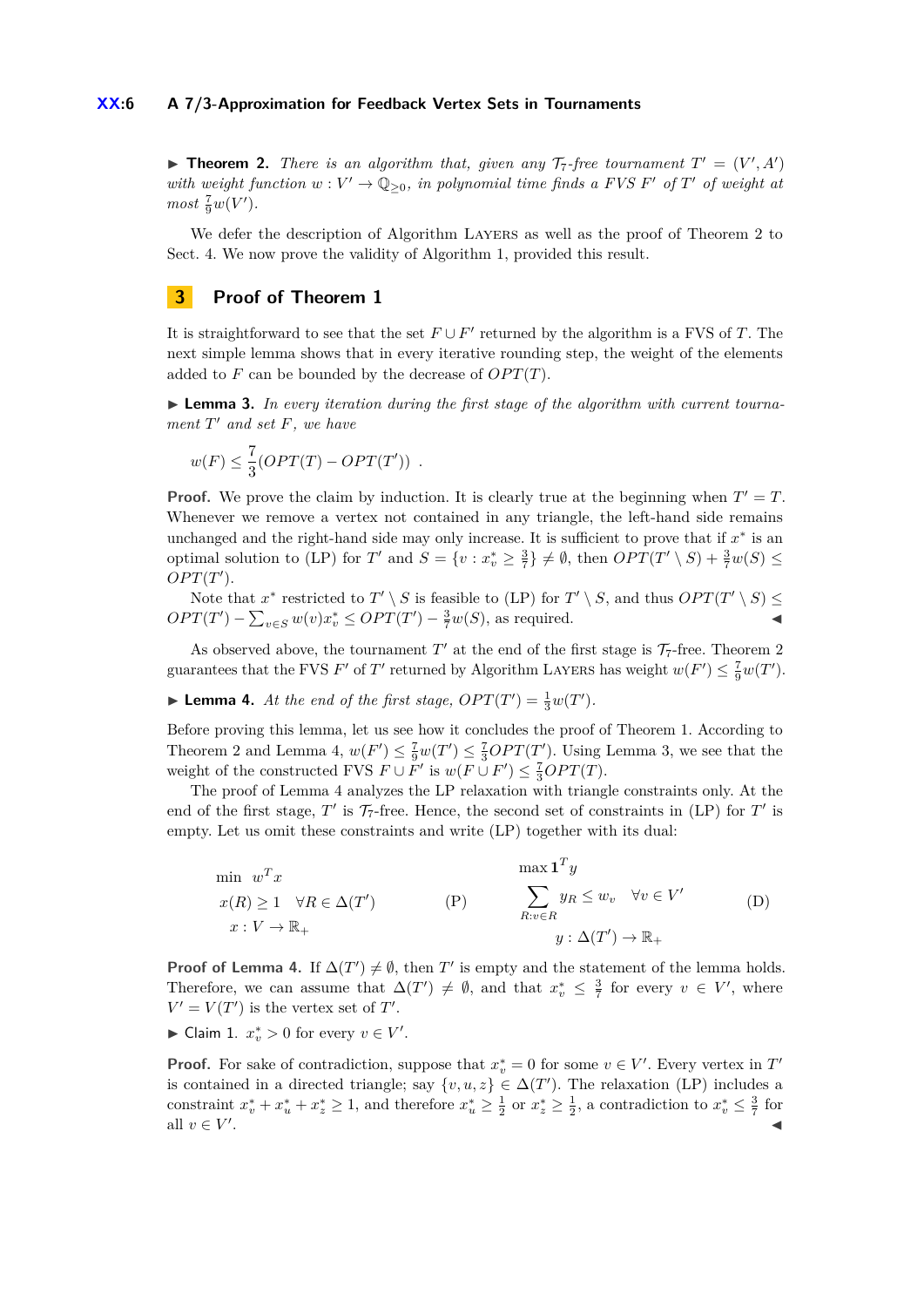#### **M. Mnich, V. Vassilevska Williams and L. A. Végh XX:7**

By primal-dual slackness, we must have  $\sum_{u \in R} y_R = w(u)$  for all  $u \in V'$ . Then

$$
w(V') = \sum_{u \in V'} \sum_{R: u \in R} y_R = \sum_{R \in \Delta(T')} y_R \sum_{u \in R} 1 = 3 \sum_{R \in \Delta(T')} y_R = 3 \cdot OPT(T'),
$$

completing the proof. In the third equation, we used that every triangle contains exactly three vertices.

# <span id="page-6-0"></span>**4 The Algorithm** LAYERS

In this section, we present Algorithm Layers and prove Theorem [2.](#page-5-1) First, we need the following result by Cai et al. [\[6,](#page-12-9) Sect. 4].

**If Theorem 5** ([\[6\]](#page-12-9)). There exists an algorithm that, given any  $\mathcal{T}_5$ -free tournament  $\hat{T}$  with *non-negative vertex weights, finds in polynomial-time a minimum weight FVS in T*ˆ*.*

We shall refer to the algorithm as the CAI-DENG-ZANG algorithm. We also need a property of  $\mathcal{T}_5$ -free tournaments established by Cai et al. [\[6,](#page-12-9) Thm. 3.2].

<span id="page-6-1"></span>**Proposition 3 ([\[6\]](#page-12-9)).** For any  $\mathcal{T}_5$ -free tournament  $\hat{T}$  with non-negative vertex weights, the minimium weight of a FVS equals the maximum value of a fractional triangle packing.

Observe that computing the maximum value of a fractional triangle packing amounts to solving [\(D\)](#page-5-4) to optimality.

The next simple lemma bounds the cost of the FVS found by the Cai-Deng-Zang algorithm in terms of the total weight of the vertices  $w(\hat{V})$ .

<span id="page-6-3"></span>▶ **Lemma 6.** *Let*  $\hat{T} = (\hat{V}, \hat{A})$  *be a*  $\mathcal{T}_5$ -free tournament with weight function  $w : \hat{V} \to \mathbb{Q}_{\geq 0}$ , and let  $\hat{F}$  be an FVS of  $\hat{T}$  returned by the CAI-DENG-ZANG algorithm applied to  $(\hat{T}, w)$ . *Then*  $w(\hat{F}) \leq w(\hat{V})/3$ *.* 

**Proof.** By Proposition [3,](#page-6-1) the polyhedron [\(P\)](#page-5-2) applied to  $T' = \hat{T}$ , and *w* is integral. Setting  $x_v = \frac{1}{3}$  for every  $v \in \hat{V}$  is a feasible solution, and hence  $w(\hat{F}) \leq w(\hat{V})/3$ .

## **4.1 Layers from a vertex**

Recall that Theorem [2](#page-5-1) takes as input a  $\mathcal{T}_7$ -free tournament  $T' = (V', A')$  with weight function  $w: V' \to \mathbb{Q}_{\geq 0}$ . For a set  $S \subseteq V'$ , let  $N(S) = \{v \notin S \mid \exists u \in S, v \to u\}$  denote the set of its in-neighbours; let  $N(u) := N({u}) = {v \mid v \to u}.$ 

For any vertex  $z \in V'$  and  $\ell \in \{1, \ldots, n\}$ , let us define  $V_{\ell}(z)$  as the set of vertices *v* such that the shortest directed path from *v* to *z* has length exactly  $\ell - 1$ . Equivalently, let  $V_1(z) = \{z\}, V_2(z) = N(z)$ , and for  $\ell \geq 2$  let

 $V_{\ell+1}(z) := \{ v \in V' \setminus (V_1(z) \cup \ldots \cup V_{\ell}(z)) \mid \exists u \in V_{\ell}(z), v \to u \}$ .

These correspond to the layers of the BFS algorithm starting from *z*. We will prove the following structural result. For two disjoint sets  $S, Z \subseteq V'$ , let us say that *Z in-dominates S* if for every  $s \in S$  there exists a  $z \in Z$  with  $s \to z$ . We say that  $Z$  2*-in-dominates*  $S$  if  $Z$  has a subset  $Z' \subseteq Z$  with  $|Z'| \leq 2$  such that  $Z'$  in-dominates *S*.

<span id="page-6-2"></span>▶ **Theorem 7.** For every vertex *z* of positive in-degree, the following hold:

(a) The set  $V_3(z)$  is  $\mathcal{T}_5$ -free, and is 2-in-dominated by  $V_2(z)$ .

*(b) The set*  $V_4(z)$  *is*  $\mathcal{T}_5$ -free, and *is* 2-in-dominated by  $V_3(z)$ .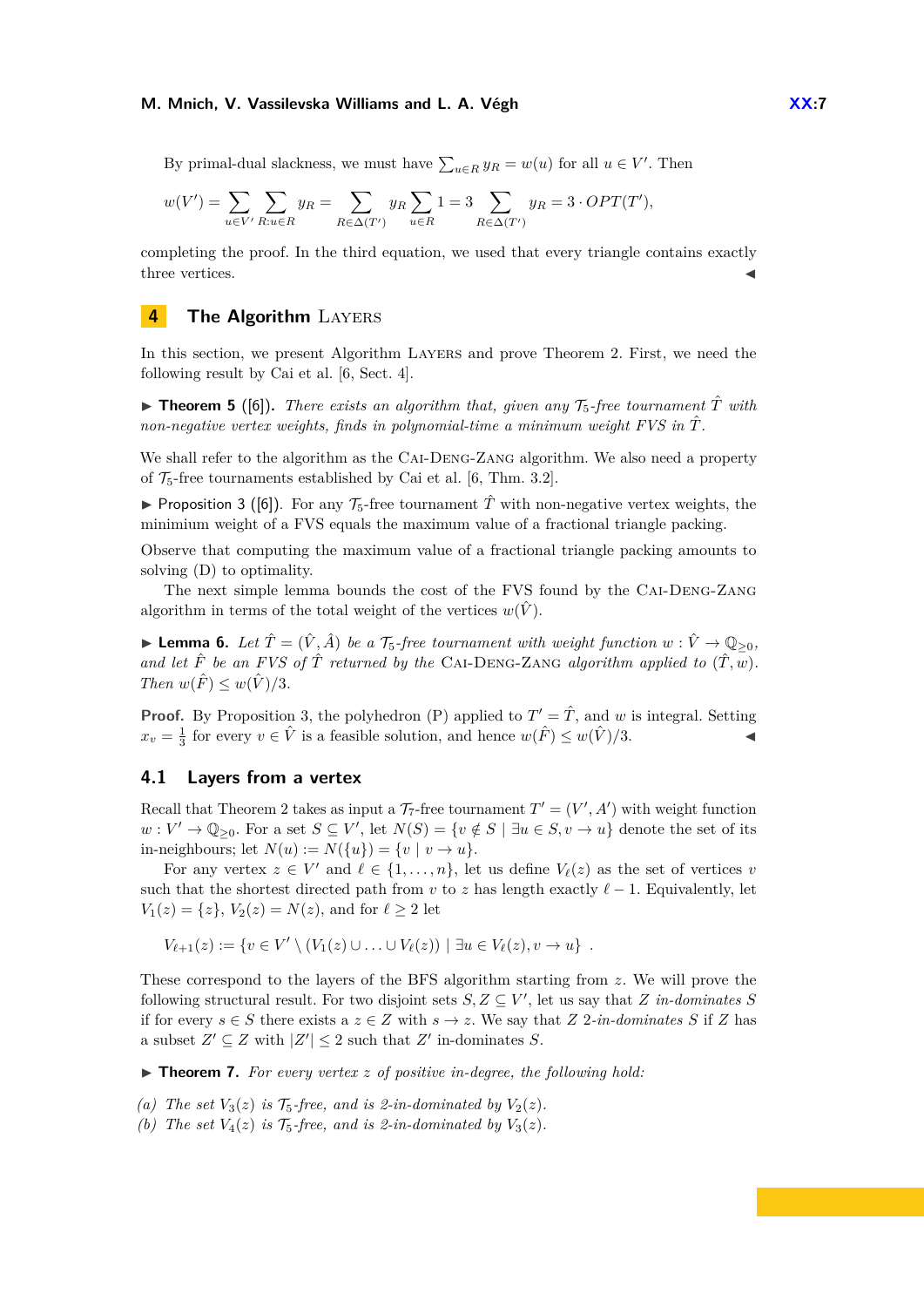## **XX:8 A 7/3-Approximation for Feedback Vertex Sets in Tournaments**

*(c)* If *z* is a minimum in-degree vertex in the tournament, then  $V_3(z) \neq \emptyset$ , and  $V_2(z)$  is also T5*-free.*

The proof of Theorem [7](#page-6-2) is given in Sect. [4.4.](#page-9-0) Let us now provide some context and motivation. Cai et al. [\[6\]](#page-12-9) showed that for any  $\mathcal{T}_5$ -free tournament, if we select a minimum in-degree vertex *z*, then every layer  $V_i(z)$  induces a transitive tournament and is 1-in-dominated by  $V_{i-1}(z)$ . This is an important step in their algorithm for finding the exact optimal solution in  $\mathcal{T}_5$ -free tournaments.

Assume that the analogous property held for  $\mathcal{T}_7$ -free tournaments  $T'$ : starting from a minimum in-degree vertex *z*, every layer  $V_{i-1}(z)$  is  $\mathcal{T}_5$ -free. Then one could get a FVS of  $T'$ with weight at most  $\frac{2}{3}w(V')$  as follows. Compare the total weight of the even and odd layers, and include in the FVS whichever of the two is smaller. Let us assume the total weight of the odd layers is smaller; the argument is same for the other case. For every remaining even layer  $V_i(z)$ , run the CAI-DENG-ZANG algorithm to obtain a FVS  $F_i$  of  $V_i(z)$ . Form the final FVS  $F'$  of  $T'$  as the union of all odd layers and the union of the  $F_i$ 's for the even layers. Using Proposition [6,](#page-6-3) it is easy to verify  $w(F') \leq \frac{2}{3}w(V')$ . Further, *F'* will be a FVS of *T'*, since by the construction of the  $V_i(z)$ 's, every triangle must fall on consecutive layers. That is, it is, if a triangle *T* intersects layers  $V_i(z)$  and  $V_j(z)$  with  $i < j$ , then  $j \leq i + 2$ , and if  $j = i + 2$  then *T* must also intersect layer  $V_{i+1}(z)$ .

However, Theorem [7](#page-6-2) only claims  $\mathcal{T}_5$ -freeness of layers  $V_i(z)$  for  $i \leq 4$ . This property might not hold for higher values of *i*. To overcome this difficulty, we modify the layering procedure. While the layers are constructed, we already include certain vertices in the final FVS. This is to make sure that for every layer  $U_i$ , it holds that  $U_i = V_j(z')$  in some subtournament of *T*, for a certain vertex  $z'$  in a previous layer and  $j = 3$  or  $j = 4$ . Hence Theorem [7](#page-6-2) guarantees that all constructed layers are  $\mathcal{T}_5$ -free. The construction of the final FVS will be a modification of the simple argument above.

# **4.2 Description of the layering algorithm**

The algorithm (Algorithm [2\)](#page-8-0) first partitions the vertex set *V*' into  $S \cup \bigcup_{j=1}^{2k} U_j$  for some  $2k \leq n$ . We now describe how the layers are constructed in Steps 1-11. We start by setting  $U_1 = \{z_1\}$  for a vertex  $z_1$  of minimum in-degree. We let  $U_2 = N(z_1)$  be the set of in-neighbours of  $z_1$ . The set *W* will denote the set of vertices not yet included in some  $U_k$  or in *S*; at this point,  $W = V' \setminus (U_1 \cup U_2)$ .

While *W* is not empty, we construct an odd layer  $U_{2k+1}$ , an even layer  $U_{2k+2}$ , and  $S_{2k+1}$ as follows. First consider the case when  $U_{2k}$  has at least one in-neighbour in *W*. We set  $U_{2k+1} = N(U_{2k}) \cap W$ , and remove  $U_{2k+1}$  from *W*. Let *U*<sup>'</sup> be the set of in-neighbours of  $U_{2k+1}$  in W. We note that  $U' = \emptyset$  is possible. We partition  $U'$  into  $U_{2k+2}$  and  $S_{2k+2}$ , and remove *U*<sup> $\prime$ </sup> from *W*. To obtain this partitioning, we pick a vertex  $z_{2k+1} \in U_{2k+1}$  such that  $w(N(z_{2k+1}) \cap U') \geq w(U')/2$ . The existence of such a vertex  $z_{2k+1}$  is non-trivial, and will be proved in Lemma [8\(](#page-8-1)c). We set  $U_{2k+2} = N(z_{2k+1}) \cap U'$ , and  $S_{2k+2} = U' \setminus U_{2k+2}$ ; the set  $S_{2k+2}$  will be part of *S*.

Let us now address the case when  $U_{2k}$  does not have any in-neighbours in *W*. In this case, we select  $U_{2k+1} = \{z\}$  for a vertex  $z \in W$  that has minimum in-degree inside *W*. We refer to the latter scenario as a *fresh start*. We set  $U_{2k+2}$  as the set of in-neighbours of z in *W*, and remove these vertices from *W*; here  $U_{2k+2} = \emptyset$  is possible.

The layering procedure finishes once  $W = \emptyset$ . At this point, we denote by  $L_0 = \bigcup_{j=1}^k U_{2j}$ the set of all even and by  $L_1 = \bigcup_{j=0}^{k-1} U_{2j+1}$  the set of all odd layers, and by  $S = \bigcup_{j=1}^{k} S_{2j}$ the set of vertices removed during the procedure. Thus,  $V' = S \cup L_0 \cup L_1$ . Given the layering,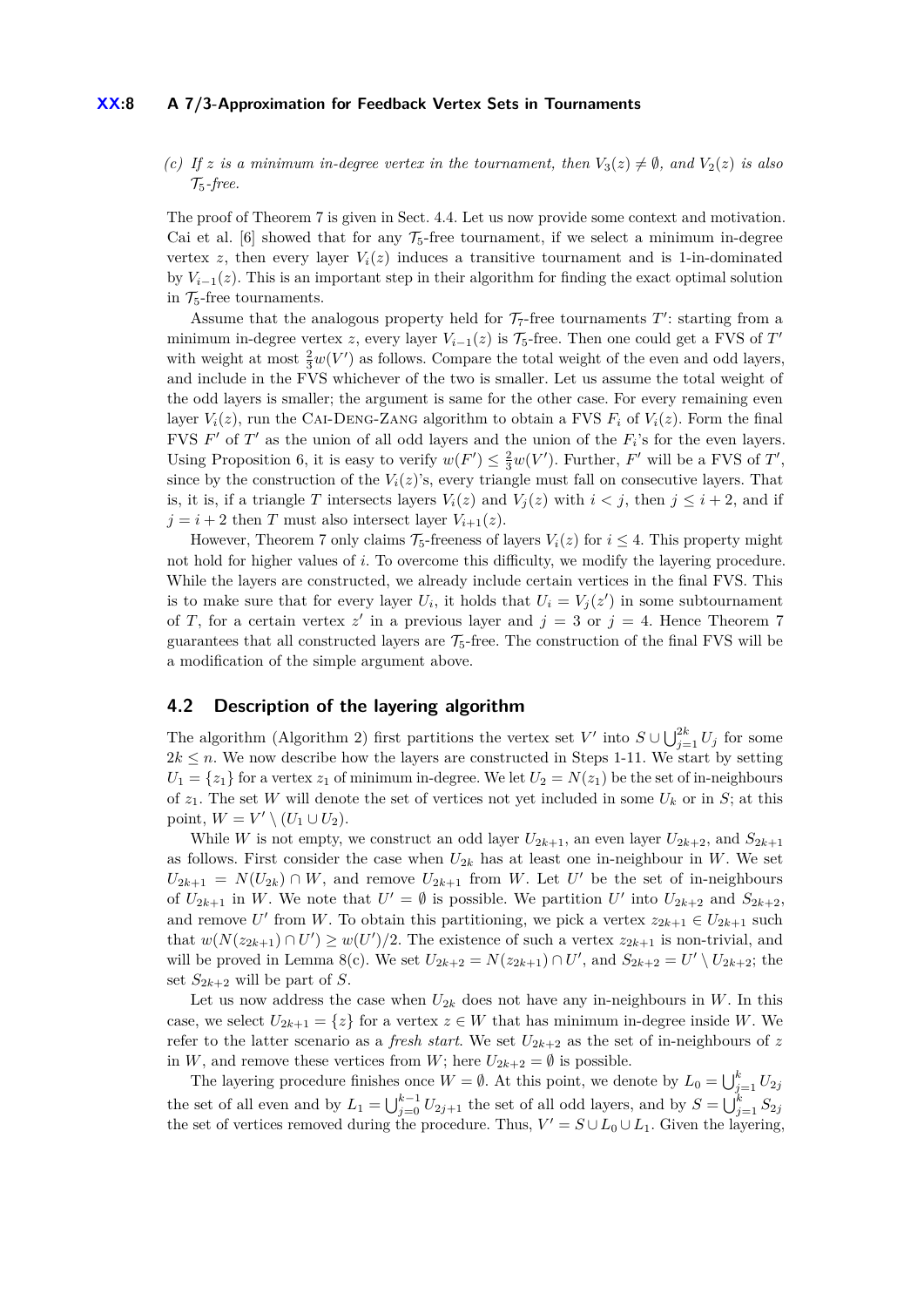<span id="page-8-0"></span>**Input:** A  $\mathcal{T}_7$ -free tournament  $T' = (V', A')$  with weight function  $w: V' \to \mathbb{Q}_{\geq 0}$ . **Output:** A feedback vertex set  $F'$  of  $T'$  of weight at most  $\frac{7}{9}w(V')$ . 1: Choose  $z_1$  as a vertex of minimum in-degree. 2: Set  $U_1 := \{z_1\},\$ 3: Set  $U_2 := N(z_1), W := V' \setminus (U_1 \cup U_2), k := 1.$ 4: while  $W \neq \emptyset$  do 5: **if**  $N(U_{2k}) \cap W \neq \emptyset$  then 6: Set  $U_{2k+1} := N(U_{2k}) \cap W$ , 7:  $W := W \setminus U_{2k}.$ 8: Set  $U' := N(U_{2k+1}) \cap W$ ,  $W := W \setminus U'$ . 9: Choose  $z_{2k+1} \in U_{2k+1}$  such that  $w(U' \cap N(z_{2k+1})) \geq w(U')/2$ . 10: Set  $U_{2k+2} := U' \cap N(z_{2k+1});$   $S_{2k+2} := U' \setminus N(z_{2k+1}).$ 11: **else** //fresh start 12: Choose  $z \in W$  with  $|N(z) \cap W|$  minimal. 13: Set  $U_{2k+1} := \{z\}, U_{2k+2} := N(z) \cap W$ , and  $S_{2k+2} := \emptyset$ . 14: Set  $W := W \setminus (U_{2k+1} \cup U_{2k+2}).$ 15: Set  $k := k + 1$ . 16: Set  $L_0 := \bigcup_{j=1}^k U_{2j}$ ,  $L_1 := \bigcup_{j=0}^{k-1} U_{2j+1}$ , and  $S := \bigcup_{j=1}^k S_{2j}$ . 17: **if**  $w(L_0) \geq w(L_1)$  **then** 18: Run the CAI-DENG-ZANG algorithm for every  $U_{2j}$  to obtain a FVS  $F_{2j}$  of  $U_{2j}$ . 19: Set  $F' := (\cup_{j=1}^k F_{2j}) \cup S \cup L_1$ . 20: **else** 21: Run the CAI-DENG-ZANG algorithm for every  $U_{2j+1}$  to obtain a FVS  $F_{2j+1}$  of  $U_{2j+1}$ . 22: Set  $F' := (\bigcup_{j=0}^{k-1} F_{2j+1}) \cup S \cup L_0$ . 23: **return**  $F'$ .

the algorithm constructs a FVS in Steps 12-18 as follows. If  $w(L_0) \geq w(L_1)$ , then we use the CAI-DENG-ZANG algorithm to find an optimal FVS  $F_{2j}$  in all even layers  $U_{2j}$ . We set the entire FVS as  $F' := (\cup_{j=1}^k F_{2j}) \cup S \cup L_1$ . Otherwise, we use the CAI-DENG-ZANG algorithm in all odd layers to find optimal FVS's  $F_{2j+1}$ , and set  $F' := (\cup_{j=0}^{k-1} F_{2j+1}) \cup S \cup L_0$ .

The algorithm is clearly polynomial: every while cycle decreases the size of *W* by at least one, and every step amounts to examining in-neighbourhoods of vertices and comparing weights of sets.

## **4.3 Proof of correctness**

The following lemma summarizes the essential properties of the layering obtained.

<span id="page-8-1"></span> $\blacktriangleright$  **Lemma 8.** *The sets S* and  $U_i$  returned by Algorithm LAYERS *satisfy the following properties.* 

- *(a) If*  $i > j + 1$ *, then*  $u \to v$  *for every*  $u \in U_j$  *and*  $v \in U_i$ *.*
- *(b) Every subtournament*  $T'[U_i]$  *is*  $\mathcal{T}_5$ -free.
- *(c) There always exists a vertex*  $z_{2i+1} \in U_{2i+1}$  *as required in line 9 of the algorithm.*
- $(d)$   $w(S) \leq w(L_0)$ .

**Proof.** Part (a) is immediate, since if  $u \in U_j$ , then  $N(u) \subseteq \bigcup_{\ell=0}^{j+1} (U_\ell \cup S_\ell)$  (let us use the convention  $S_\ell = \emptyset$  for all odd values of  $\ell$ .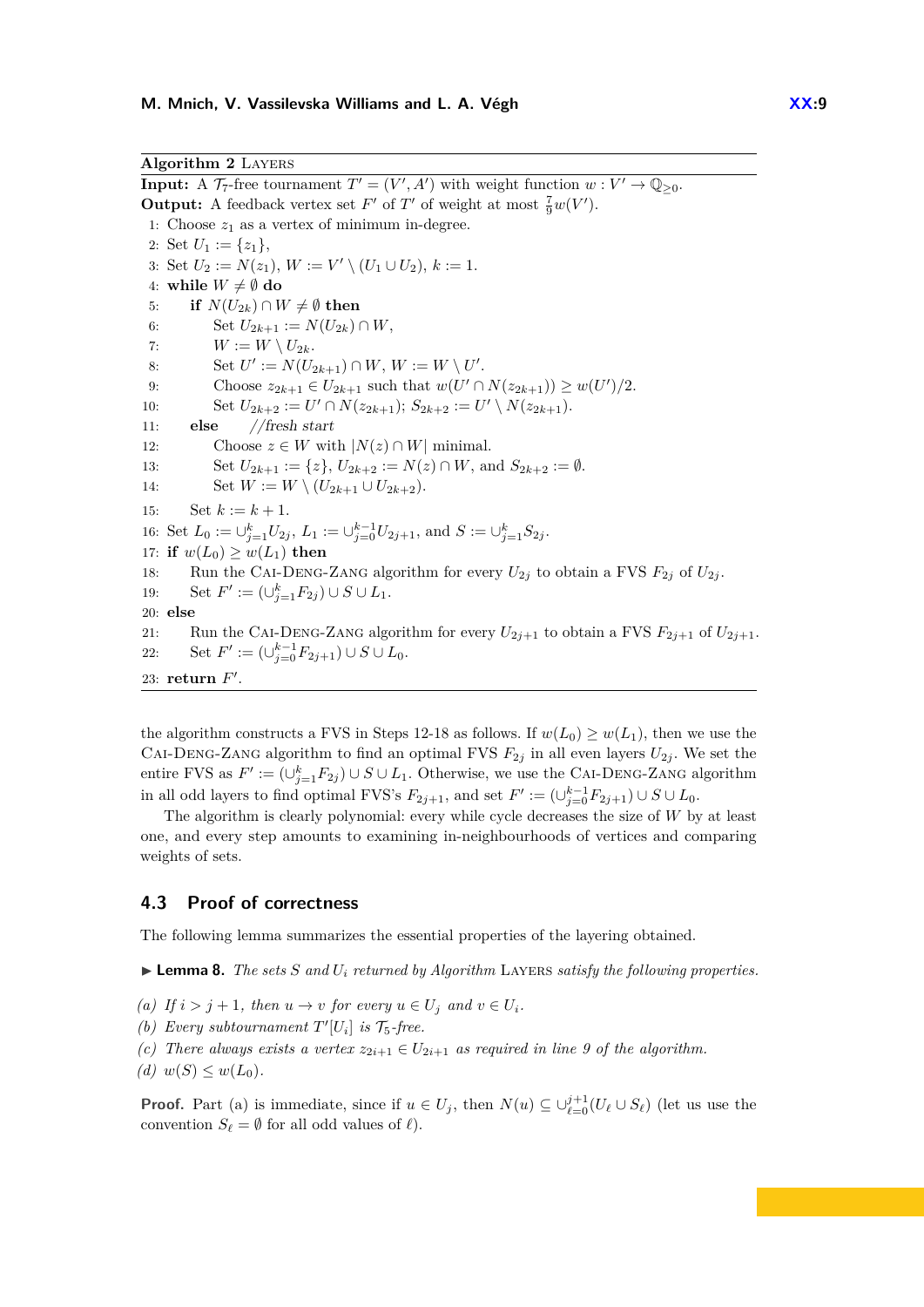## **XX:10 A 7/3-Approximation for Feedback Vertex Sets in Tournaments**

We prove parts (b) and (c) simultaneously. We prove it for all layers before the first fresh start happens. If  $N(z_1) = \emptyset$ , then  $U_2 = \emptyset$ , hence  $U_1$  and  $U_2$  are trivially  $\mathcal{T}_5$ -free, and  $U_3$  will be obtained by a fresh start. Otherwise, part (b) is a direct consequence of Theorem [7](#page-6-2) for layers  $1 \leq i \leq 4$ , as  $z_1$  was chosen as a minimum in-degree vertex; note that  $V_3(z_1) \neq \emptyset$  and hence  $U_3 = V_3(z_1)$  was not obtained by a fresh start. In this case, the existence of vertex  $z_3 \in U_3$  follows by Theorem [7\(](#page-6-2)c):  $U' = V_4(z_1)$ , and thus  $U'$  is 2-in-dominated by  $U_3$ . This means that there exist  $z, z' \in U_3$  such that  $N(z) \cup N(z') \supseteq U'$  (we allow  $z = z'$ ). Without loss of generality, we may assume  $w(U' \cap N(z)) \geq w(U' \cap N(z'))$ . Then  $z_3 = z$  gives an appropriate choice.

Assuming that  $U_5$  is not obtained by a fresh start, let us apply Theorem [7](#page-6-2) in the tournament *T*<sup>*n*</sup> that is the restriction of *T'* to the ground set  $\{z_3\} \cup U_4 \cup U_5 \cup (U_6 \cup S_6)$ . In *T*<sup>*n*</sup> we have  $V_3(z_3) = U_5$  and  $V_4(z_3) = U_6 \cup S_6$ , and therefore  $U_5$  and  $U_6 \cup S_6$  are both  $\mathcal{T}_5$ -free. Further,  $U_6 \cup S_6$  is 2-in-dominated by  $U_5$  and therefore we can choose an appropriate  $z_5 \in U_5$  as above. The same argument works for all values of  $i \geq 3$ : consider the restriction of *T*<sup>'</sup> to  $\{z_{2i-1}\}\cup U_{2i}\cup U_{2i+1}\cup (U_{2i+2}\cup S_{2i+2}, \text{ and apply Theorem 7. We obtain that  $U_{2i+1}$$  $\{z_{2i-1}\}\cup U_{2i}\cup U_{2i+1}\cup (U_{2i+2}\cup S_{2i+2}, \text{ and apply Theorem 7. We obtain that  $U_{2i+1}$$  $\{z_{2i-1}\}\cup U_{2i}\cup U_{2i+1}\cup (U_{2i+2}\cup S_{2i+2}, \text{ and apply Theorem 7. We obtain that  $U_{2i+1}$$ and  $U_{2i+2} \cup S_{2i+2}$  are  $\mathcal{T}_5$ -free as well as the choice of  $z_{2i+1} \in U_{2i+1}$ .

Assume now that a certain layer  $U_{2i+1}$  is obtained by a fresh start. Then we can apply the same argument as above to show parts (b) and (c) for all subsequent layers until the next fresh start: we restrict the tournament from *V* to the ground set *W* at the beginning of the iteration when  $U_{2i+1}$  is constructed.

Finally, part (d) is straightforward, since  $w(U_{2i+2}) \geq w(S_{2i+2})$  by the choice of  $z_{2i+2}$ .

We are ready to prove the correctness and approximation ratio of the algorithm.

**Proof of Theorem [2.](#page-5-1)** By Lemma [8\(](#page-8-1)b), the CAI-DENG-ZANG algorithm can be applied in all layers  $U_i$  and finds an optimal FVS  $F_i$  in polynomial time.

First, let us show that the set  $F'$  returned by Algorithm LAYERS is indeed a FVS of  $T'$ . For a contradiction, assume  $V' \setminus F'$  contains a directed triangle *uvs*.

Let us assume  $w(L_0) \geq w(L_1)$ ; the other case follows similarly. In this case,  $V' \setminus F' \subseteq L_0$ . The three vertices  $u, v$  and  $s$  cannot fall into the same layer  $U_{2i}$ , as in every such layer we removed a FVS  $F_{2i}$ . Hence they must fall into at least two different  $U_{2i}$ 's. By Lemma [8\(](#page-8-1)a), if vertices fall into different even layers, then all arcs from the lower layers point towards the higher layers, excluding the possibility of such a triangle.

The proof is complete by showing  $w(F') \leq \frac{7}{9}w(V')$ , or equivalently,  $w(V' \setminus F') \geq \frac{2}{9}w(V')$ . **Case I:**  $w(L_0) \geq w(L_1)$ . In this case,  $w(V' \setminus F') = \bigcup_{j=1}^k (U_{2j} \setminus F_{2j})$ . By Proposition [6,](#page-6-3)  $w(F_{2j}) \leq w(U_{2j})/3$  for all layers, and thus  $w(V' \setminus F') \geq \frac{2}{3}w(L_0)$ . Using Lemma [8\(](#page-8-1)d),  $w(L_0) \ge \max\{w(L_1), w(S)\}$ , and thus  $w(L_0) \ge w(V')/3$ . Thus  $w(V' \setminus F') \ge \frac{2}{9}w(V')$  follows. **Case II:**  $w(L_0) < w(L_1)$ . Using the same argument as in the previous case, we obtain  $w(V' \setminus F') \geq \frac{2}{3}w(L_1)$ . Again using Lemma [8\(](#page-8-1)d),  $w(L_1) > w(L_0) \geq w(S)$ , and therefore  $w(L_1) \geq w(V')/3$ , implying  $w(V' \setminus F') \geq \frac{2}{9}w(V')$  $\blacksquare$ ).

## <span id="page-9-0"></span>**4.4 Proof of Theorem [7](#page-6-2)**

Let us first verify part (c):

**Example 9.** Let *z* be a minimum in-degree vertex in a  $T_7$ -free tournament. Then  $V_2(z)$  is  $\mathcal{T}_5$ -free. If  $V_2(z) \neq \emptyset$ , then  $V_3(z) \neq \emptyset$ .

**Proof.** The claim is trivial if  $V_2(z) = \emptyset$ . Hence we assume  $V_2(z) \neq \emptyset$  in the sequel. We first claim that for every  $u \in V_2(z)$  there must exist a  $v \in V_3(z)$  with  $v \to u$ . Indeed, assume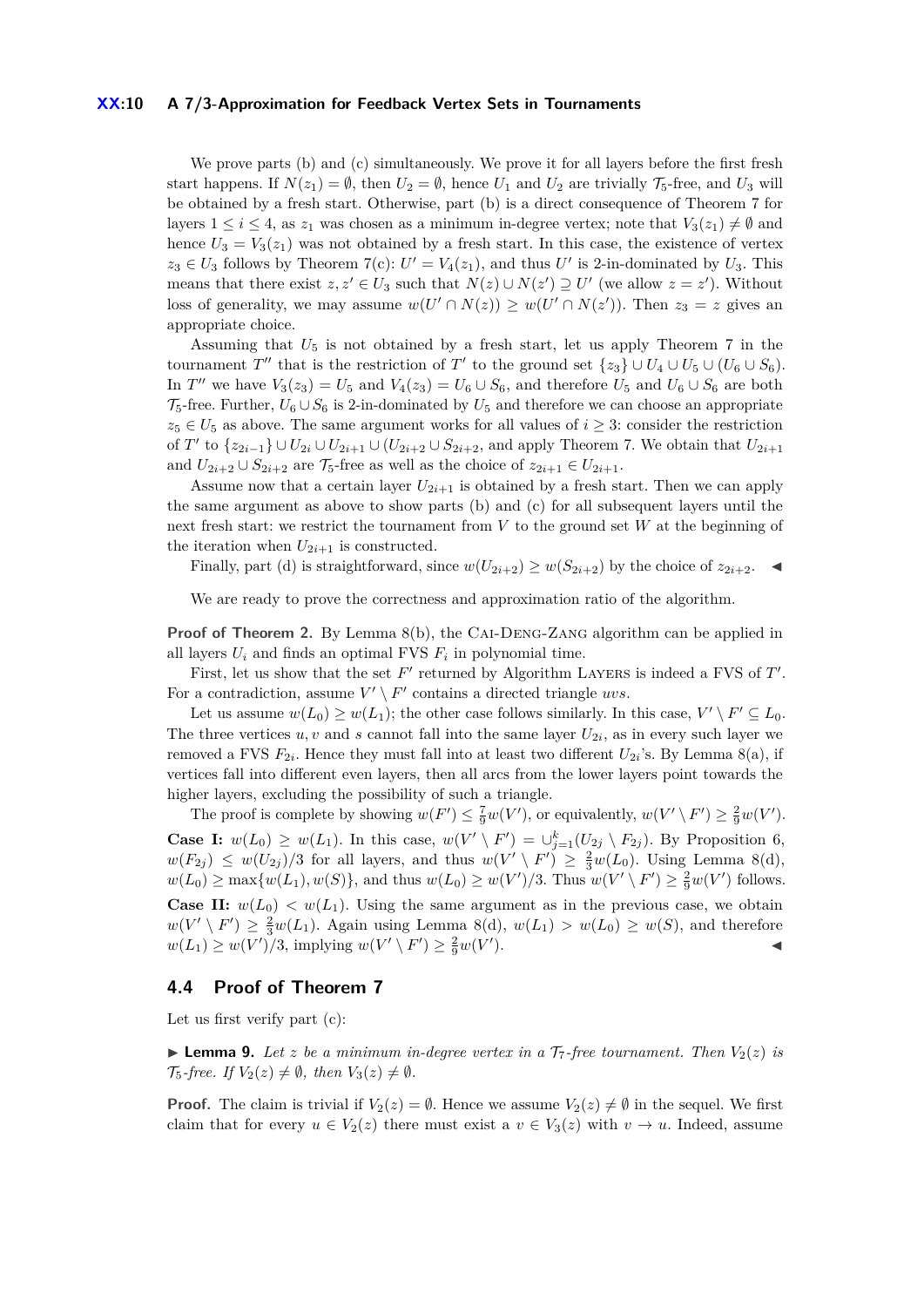#### **M. Mnich, V. Vassilevska Williams and L. A. Végh**  $XX:11$

that for some *u* there exists no such *v*. Then  $N(u) \subsetneq V_2(z) = N(z)$  must hold. This is a contradiction to the choice of *z* with  $|N(z)|$  minimum. This already shows that  $V_3(z) \neq \emptyset$ .

Consider a subset  $H \subseteq V_3(z)$  containing at least one vertex *v* with  $v \to u$  for every  $u \in V_2$ ; choose *H* minimal for containment. If  $|H| \geq 3$ , then there must be three vertices  $v_1, v_2, v_3 \in H$ , and three vertices  $u_1, u_2, u_3 \in V_2(z)$  such that  $v_i \to u_i$  for  $i = 1, 2, 3$ , while  $u_i \to v_j$  if  $i \neq j$ . Then *z* and these vertices together form an  $S_7 \in \mathcal{T}_7$  subtournament as in Fig. [1\(](#page-3-0)b), a contradiction.

Hence  $|H| \leq 2$ . For a contradiction, assume  $X \subseteq V_2(z)$  forms a  $\mathcal{T}_5$ -graph  $(|X| = 5)$ . There exists a *v* ∈ *H* with  $|\{s \in X : v \to s\}| \geq 3$ . We claim that  $X \cup \{v, z\} \in \mathcal{T}_7$ . Indeed, assume it contains a transitive tournament *Y* on 5 vertices. Since  $X \in \mathcal{T}_5$ ,  $|X \cap Y| \leq 3$ ; hence  $v, z \in Y$ and  $|X \cap Y| = 3$ . There must be a vertex  $t \in X \cap Y$  with  $v \to t$ , and thus *vtz* is a directed triangle, a contradiction.

For (a) and (b) of Theorem [7,](#page-6-2) we show that the 2-in-domination claim implies  $\mathcal{T}_5$ -freeness:

▶ **Lemma 10.** Let *z* be an arbitrary vertex in a  $\mathcal{T}_7$ -free tournament. For  $i \geq 3$ , if  $V_i(z)$  is *2-in-dominated by*  $V_{i-1}(z)$ *, then*  $V_i(z)$  *is*  $\mathcal{T}_5$ -free.

**Proof.** Consider a  $\mathcal{T}_5$ -subtournament *X* in  $V_i(z)$ . By 2-in-domination, there must be a *v* ∈ *V*<sub>*i*−1</sub>(*z*) such that  $|N(v) \cap X| \geq 3$ . Let *s* ∈ *V*<sub>*i*−2</sub>(*z*) be such that *v* → *s*. We obtain a contradiction as in the previous proof, showing that  $X \cup \{v, s\} \in \mathcal{T}_7$ . Indeed, assume that *X* ∪ {*v, s*} has a transitive subtournament *Y* of size 5. We have  $|X \cap Y|$  ≤ 3 since *X* is  $\mathcal{T}_5$ ; thus  $|X \cap Y| = 3$ , and  $v, s \in Y$ . But then there exists a vertex  $t \in X \cap Y \cap N(v)$ . We have *s* → *t* because  $N(s) \cap V_{i-1}(z) = ∅$ . Thus *stv* is a directed triangle.

The proof of Theorem [7](#page-6-2) is complete by the following two lemmata, that show that both  $V_3(z)$  and  $V_4(z)$  are 2-in-dominated by the previous layer.

**Example 11.** For an arbitrary vertex *z* in a  $\mathcal{T}_7$ -free tournament  $T'$ , the set  $V_3(z)$  is 2-in*dominated by*  $V_2(z)$ *.* 

**Proof.** Let  $H \subseteq V_2(z)$  be a minimal set for containment that in-dominates  $V_3(z)$ . We show that  $|H| \leq 2$ . Indeed, if  $|H| \geq 3$ , then again there must be a tournament  $S_7 \in \mathcal{T}_7$  as in Fig. [1\(](#page-3-0)b), formed by *z*, three vertices in  $V_2(z)$  and three in  $V_3(z)$ .

In the sequel, let  $\{a, b\} \subseteq V_2(z)$  be a set that 2-in-dominates  $V_3(z)$ .

<span id="page-10-0"></span>**Example 12.** For an arbitrary vertex *z* in a  $\mathcal{T}_7$ -free tournament  $T'$ , the set  $V_4(z)$  is 2-in*dominated by*  $V_3(z)$ .

**Proof.** For sake of contradiction, assume that any minimal set in  $V_3(z)$  that 2-in-dominates  $V_4(z)$  has size at least 3. Then there must exists vertices  $u_1, u_2, u_3 \in V_3(z)$  and  $v_1, v_2, v_3 \in V_4(z)$  such that  $v_i \to u_i$  for  $i = 1, 2, 3$ , while  $u_i \to v_j$  if  $i \neq j$ .

If all  $u_1, u_2, u_3 \in N(a)$ , then  $\{a, u_1, u_2, u_3, v_1, v_2, v_3\}$  forms a tournament in  $\mathcal{T}_7$ , a contradiction. A similar argument applies for *b*. We may therefore assume (by possibly renaming the indices) that  $u_1 \rightarrow a, u_2 \rightarrow a, u_3 \rightarrow b, a \rightarrow u_3$ , and  $b \rightarrow u_2$ . See Fig. [2.](#page-11-1)

Since *T*<sup>'</sup> is  $\mathcal{T}_7$ -free, then every 7 vertex subgraph of  $\{z, a, b, u_1, u_2, u_3, v_1, v_2, v_3\}$  must contain a transitive tournament on 5 vertices. Let  $Q = \{z, a, b, u_2, u_3\}$ , and for  $i = 1, 2$ , let  $Q_i = Q \cup \{u_1, v_i\}$ . Let  $T_i$  be a transitive tournament on 5 nodes in  $Q_i$ .

Notice that *Q* forms a  $\mathcal{T}_5$ . Because of this, for  $i = 1, 2$  it holds  $\{u_1, v_i\} \subseteq T_i$ . Furthermore, *b, u*<sub>3</sub>*, z* cannot all be in  $T_i$  since they form a directed triangle; so  $\{a, u_2\} \cap T_i \neq \emptyset$ . A symmetric argument shows that  $\{b, u_3\} \cap T_i \neq \emptyset$  as well.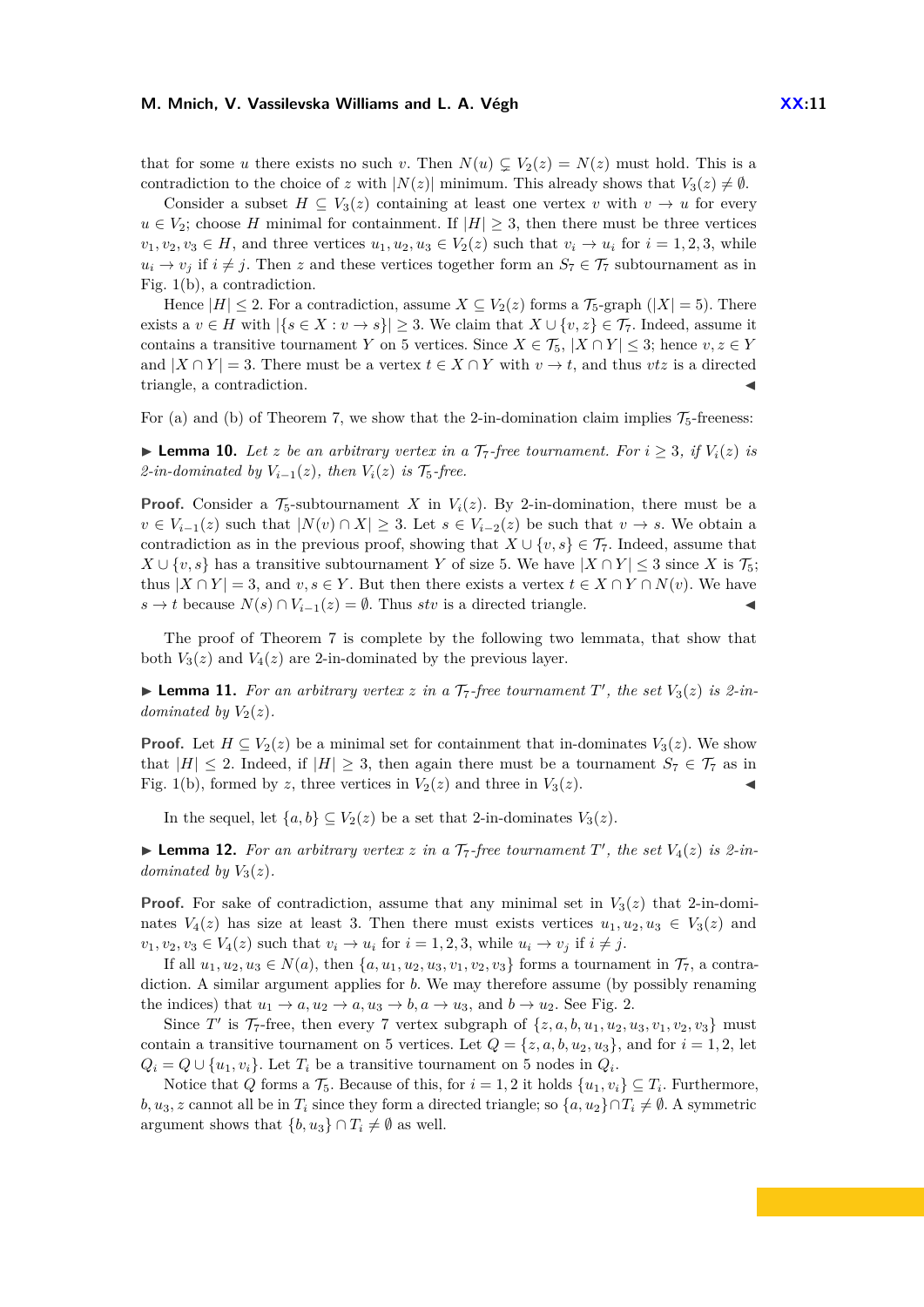## <span id="page-11-1"></span>**XX:12 A 7/3-Approximation for Feedback Vertex Sets in Tournaments**



**Figure 2** Illustration of the proof of Lemma [12.](#page-10-0) A few directed edges that are not portrayed are: from z to each one of  $\{u_1, u_2, u_3, v_1, v_2\}$  and from each of  $\{a, b\}$  to each of  $\{v_1, v_2\}$ .

Now, since either  $u_2 \to u_1$  or  $u_1 \to u_2$ , either  $u_2u_1v_2$  or  $u_1u_2v_1$  forms a directed triangle. Thus,  $u_2 \notin T_i$  for either  $i = 1$  or  $i = 2$ . For the same  $i, a \in T_i$  because of  $\{a, u_2\} \cap T_i \neq \emptyset$ . Then *z* cannot be in  $T_i$  because  $u_1az$  forms a directed triangle. Hence  $T_i = \{a, b, u_1, u_3, v_i\}$ , and this implies that (i)  $a \to b$  since  $a \to u_3 \to b$ , (ii)  $u_1 \to u_3$  since  $u_1 \to a \to u_3$ , and (iii)  $u_1 \rightarrow b$  since  $u_1 \rightarrow a \rightarrow b$ , using (i).

As noted above,  $\{u_1, v_1\} \subseteq T_1$ . By (ii),  $v_1u_1u_3$  forms a directed triangle, and by (iii),  $v_1u_1b$  forms a triangle. Hence, neither  $u_3$  nor *b* can be contained in  $T_1$ , contradicting that  $\{b, u_3\} \cap T_1 \neq \emptyset$ . This completes the proof of Lemma [12.](#page-10-0)

## <span id="page-11-0"></span>**5 Connections to Tournament Colouring**

We explore a connection to the notion of heroes and celebrities in tournaments studied by Berger, Choromanski, Chudnovsky, Fox, Loebl, Scott, Seymour and Thomassé [\[3\]](#page-12-10). Colouring a tournament means partitioning its vertex set into transitive subtournaments; the chromatic number of a tournament is the minimum number of colours needed. A tournament *H* is called a *hero*, if there exists a constant  $c_H$  such that every *H*-free tournament has chromatic number at most  $c_H$ . Further, *H* is called a *celebrity*, if for some constant  $c'_H > 0$ , every *H*-free tournament *T* has a transitive subtournament of size at least  $c_H'|V(T)|$ . Clearly, every hero is a celebrity; Berger et al. show that the converse also holds: every celebrity is a hero. Their work gives a characterization of all tournaments that are heros (or equivalently, celebrities).

In this context, our Theorem [2](#page-5-1) shows that  $\mathcal{T}_7$  collectively form a celebrity set. Further, our constant  $c' = 2/9$  seems much better than the constants that could be derived using the techniques of Berger et al. [\[3\]](#page-12-10). The set  $\mathcal{T}_7$  includes some heros as well as some non-hero tournaments. In contrast, the set  $\mathcal{T}_5$  is precisely the set of heros on 5 vertices.

Berger et al.'s [\[3\]](#page-12-10) characterization rules out the following possible modification of our algorithm to obtain a 2-approximation for the FEEDBACK VERTEX SET in tournaments problem. Instead of  $\mathcal{T}_7$ , one could use the single tournament  $ST_6$ , the unique 6-vertex tournament not containing a transitive subtournament of order 4 [\[18\]](#page-12-21). All copies  $ST_6$  can be removed from the input tournament by losing a factor 2 in the approximation ratio only (instead of losing  $7/3$  by removing copies of subtournaments from  $\mathcal{T}_7$ ). However, according to Berger et al. [\[3,](#page-12-10) Thm. 1.2], *ST*<sup>6</sup> is *not* a hero, and hence there is no hope to prove a version of Theorem [2](#page-5-1) for this setting.